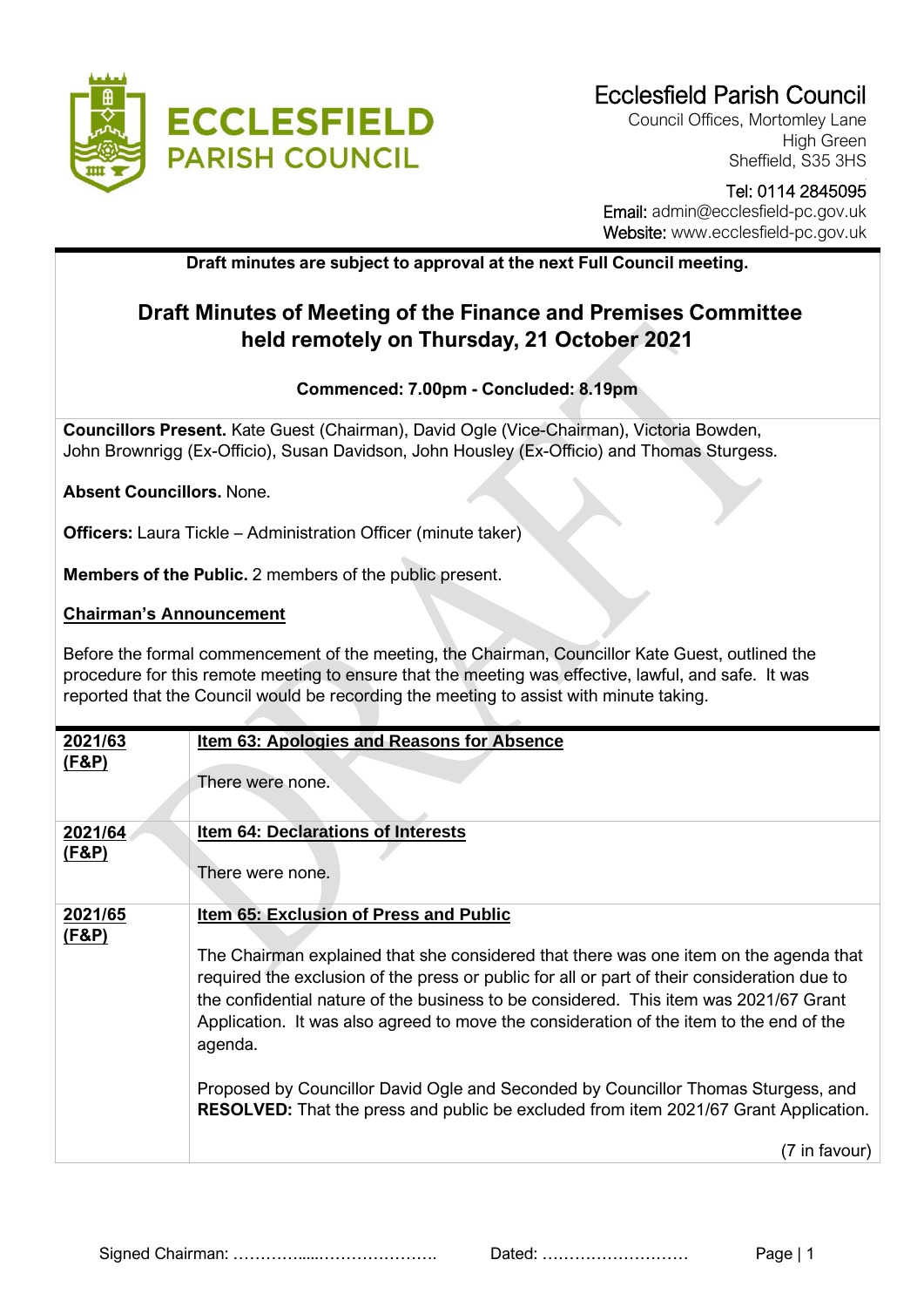| 2021/66<br><u>(F&amp;P)</u> | <b>Item 66: Public Participation Session</b>                                                                                                                                                                                                                                                                                                                                                                                                                                                                                       |
|-----------------------------|------------------------------------------------------------------------------------------------------------------------------------------------------------------------------------------------------------------------------------------------------------------------------------------------------------------------------------------------------------------------------------------------------------------------------------------------------------------------------------------------------------------------------------|
|                             | There were no questions raised by members of the public.                                                                                                                                                                                                                                                                                                                                                                                                                                                                           |
| 2021/67<br><u>(F&amp;P)</u> | <b>Item 67: Grant Applications</b>                                                                                                                                                                                                                                                                                                                                                                                                                                                                                                 |
|                             | The Council had received the following Grant Application:                                                                                                                                                                                                                                                                                                                                                                                                                                                                          |
|                             | <b>Ward Based Grants</b>                                                                                                                                                                                                                                                                                                                                                                                                                                                                                                           |
|                             | 1. St Marys Catholic Primary School.                                                                                                                                                                                                                                                                                                                                                                                                                                                                                               |
|                             | <b>Covid Support and Recovery Fund Grants</b>                                                                                                                                                                                                                                                                                                                                                                                                                                                                                      |
|                             | None received.                                                                                                                                                                                                                                                                                                                                                                                                                                                                                                                     |
|                             | 2. To consider the request by the North Sheffield History Group that they receive<br>their successful grant award of £380 by way of cash payment instead of 'inkind'.<br>(Members are reminded that the Council agreed that it would purchase and<br>supply the group with a computer).                                                                                                                                                                                                                                            |
|                             | These applications were considered.                                                                                                                                                                                                                                                                                                                                                                                                                                                                                                |
|                             | Councillor Kate Guest closed the meeting at 8.01pm for private session to discuss St<br>Marys Catholic Primary School grant application.                                                                                                                                                                                                                                                                                                                                                                                           |
|                             | 1. Proposed by Councillor David Ogle and seconded by Councillor Thomas Sturgess and<br><b>RESOLVED:</b> That it is recommended to Council that St Marys Catholic Primary School be<br>granted an award of £300 for their School Faith Forest, which should come from the<br>Ward Based Grant Programme (High Green Ward).                                                                                                                                                                                                          |
|                             | (7 in favour)                                                                                                                                                                                                                                                                                                                                                                                                                                                                                                                      |
|                             | 2. Proposed by Councillor Susan Davidson and seconded by Councillor Thomas<br>Sturgess and                                                                                                                                                                                                                                                                                                                                                                                                                                         |
|                             | <b>RESOLVED:</b> That it is recommended to Council that the North Sheffield History Group be<br>awarded their grant of £380 in cash for them to purchase their computer.                                                                                                                                                                                                                                                                                                                                                           |
|                             | (7 in favour)                                                                                                                                                                                                                                                                                                                                                                                                                                                                                                                      |
| 2021/68<br><u>(F&amp;P)</u> | <b>Item 68: Finance and Premises Committee Minutes</b>                                                                                                                                                                                                                                                                                                                                                                                                                                                                             |
|                             | Councillor Kate Guest provided a brief overview of the approved minutes and matters<br>arising from the meeting held on 16 September 2021.                                                                                                                                                                                                                                                                                                                                                                                         |
| 2021/69<br><u>(F&amp;P)</u> | Item 69: Review of Council contracts                                                                                                                                                                                                                                                                                                                                                                                                                                                                                               |
|                             | Councillor Kate Guest and Laura Tickle, Administration Officer, gave an update to the<br>Committee on the Council contracts.                                                                                                                                                                                                                                                                                                                                                                                                       |
|                             | At the moment the Council use Bagnall and Morris Waste management and in<br>recent months the Council have been receiving excess waste charges. To end<br>the contract with Bagnall and Morris is 30 days. The Council is paid up to<br>December 2021. The Council will give writing in December 2021 to end the<br>contract and this will be changed over to Veolia. Veolia is a local company and<br>the monthly payment is cheaper.<br>The Council own the Samsung photocopier but are being charged a monthly fee<br>$\bullet$ |

Signed Chairman: ………….....…………………. Dated: ……………………… Page | 2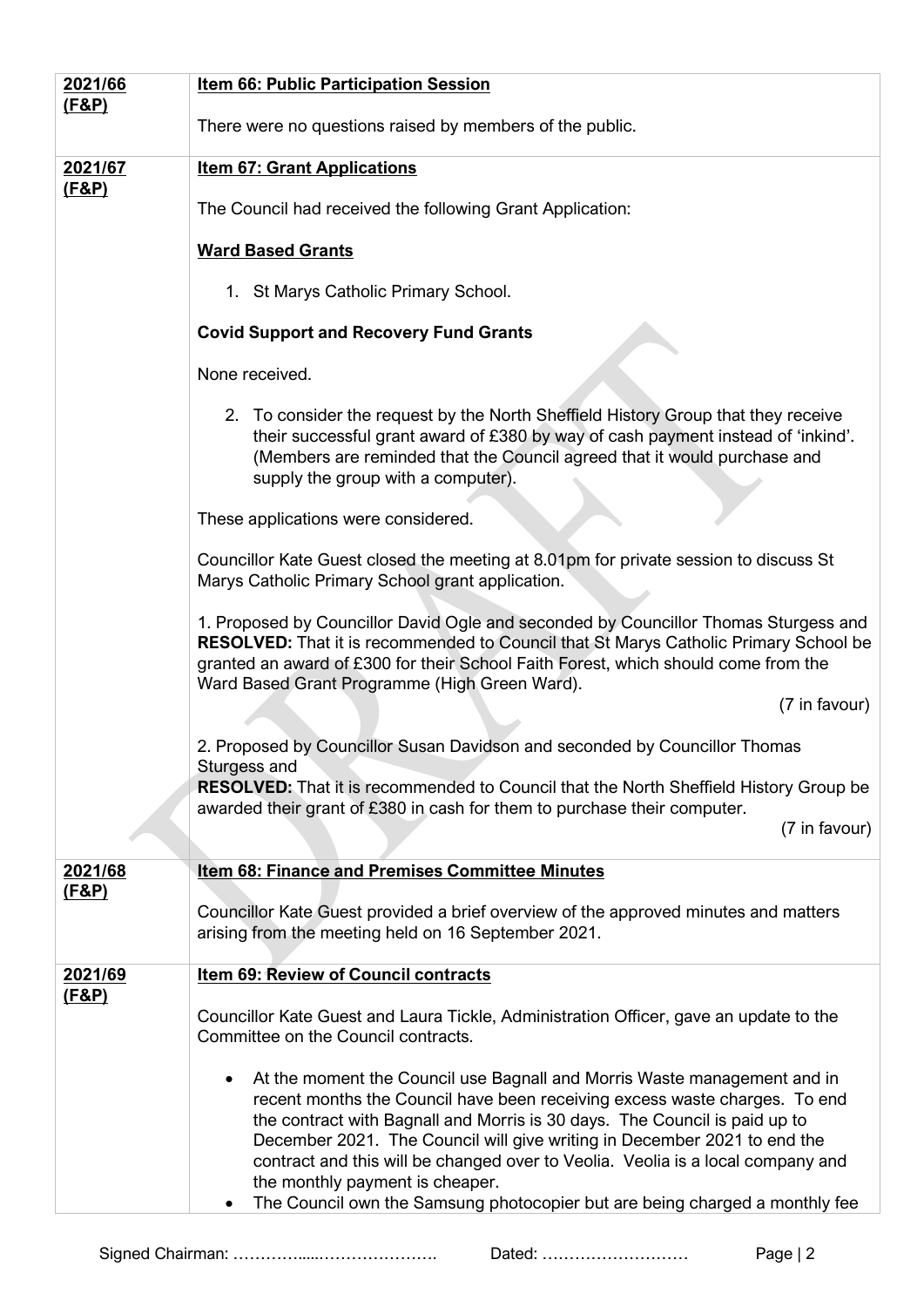|                  | for the photocopies. The monthly payments are being looked into.<br>Telephone contract is being looked into.<br>Fire alarm contract will be discussed at agenda item 2021/72.<br>$\bullet$<br>Clerk is looking into the utilities contract.<br>Clerk is looking into the IT contract.<br>$\bullet$ |
|------------------|----------------------------------------------------------------------------------------------------------------------------------------------------------------------------------------------------------------------------------------------------------------------------------------------------|
| 2021/70          | <b>Item 70: Notice Board Review</b>                                                                                                                                                                                                                                                                |
| <u>(F&amp;P)</u> | Councillor John Housley gave a detailed update on his review of Ecclesfield Parish<br>Council noticeboards that are located in the Parish.                                                                                                                                                         |
|                  | Councillor John Housley proposed that the Council purchase 5 new closed notice<br>boards, 1 open notice board and resiting the existing notice board at the Acorn Inn Pub<br>to Ecclesfield Library for the local community groups to use.                                                         |
|                  | A discussion was had regarding the budget for the notice boards. As the notice boards<br>come in under budget, the monies left is for the maintenance of the notice boards should<br>they need it.                                                                                                 |
|                  | Councillor John Housley asked the Committee for the go ahead to order 5 brand new<br>notice boards and to resite the notice board from the Acorn Inn Pub at Burncross.                                                                                                                             |
|                  | Proposed by Councillor David Ogle and seconded by Councillor John Brownrigg<br>RESOLVED: That Councillor John Housley can purchase the new Parish Council<br>noticeboards to be sited around the Parish.                                                                                           |
|                  | (7 in favour)                                                                                                                                                                                                                                                                                      |
|                  | Councillor John Housley gave a detailed update on his review of Ecclesfield Parish<br>Council benches that are located in the Parish.                                                                                                                                                              |
|                  | There are 15 benches owned by Ecclesfield Parish Council in total. Some of the benches<br>have gone missing or been moved and this could be due to being vandalised or taken<br>out.                                                                                                               |
|                  | The Old Harrow Pub bench in Grenoside may need to be moved due to alterations at the<br>pub.                                                                                                                                                                                                       |
|                  | The benches to be purchased for the Parks would be the recycled plastic benches and<br>could be installed by Sheffield City Council.                                                                                                                                                               |
|                  | Councillor John Housley proposed that the Council purchase 4 new benches and to have<br>them sited at Mackenzie Park, Mortomley Park, Angram Bank and Grenoside.                                                                                                                                   |
|                  | Proposed by Councillor David Ogle and seconded by Councillor Susan Davidson<br><b>RESOLVED:</b> That Councillor John Housley can purchase the new Parish Council<br>benches to be sited around the Parks.                                                                                          |
|                  | (7 in favour)                                                                                                                                                                                                                                                                                      |
|                  | Councillor John Housley updated the Committee on the time capsules to be placed<br>around the local Schools and Parks in the Parish.                                                                                                                                                               |
|                  | Councillor John Housley would like to propose to move this project forward in ordering<br>the time capsules for the local Schools and Parks.                                                                                                                                                       |
|                  | The Schools will be contacted if they would like a time capsule and the same with the                                                                                                                                                                                                              |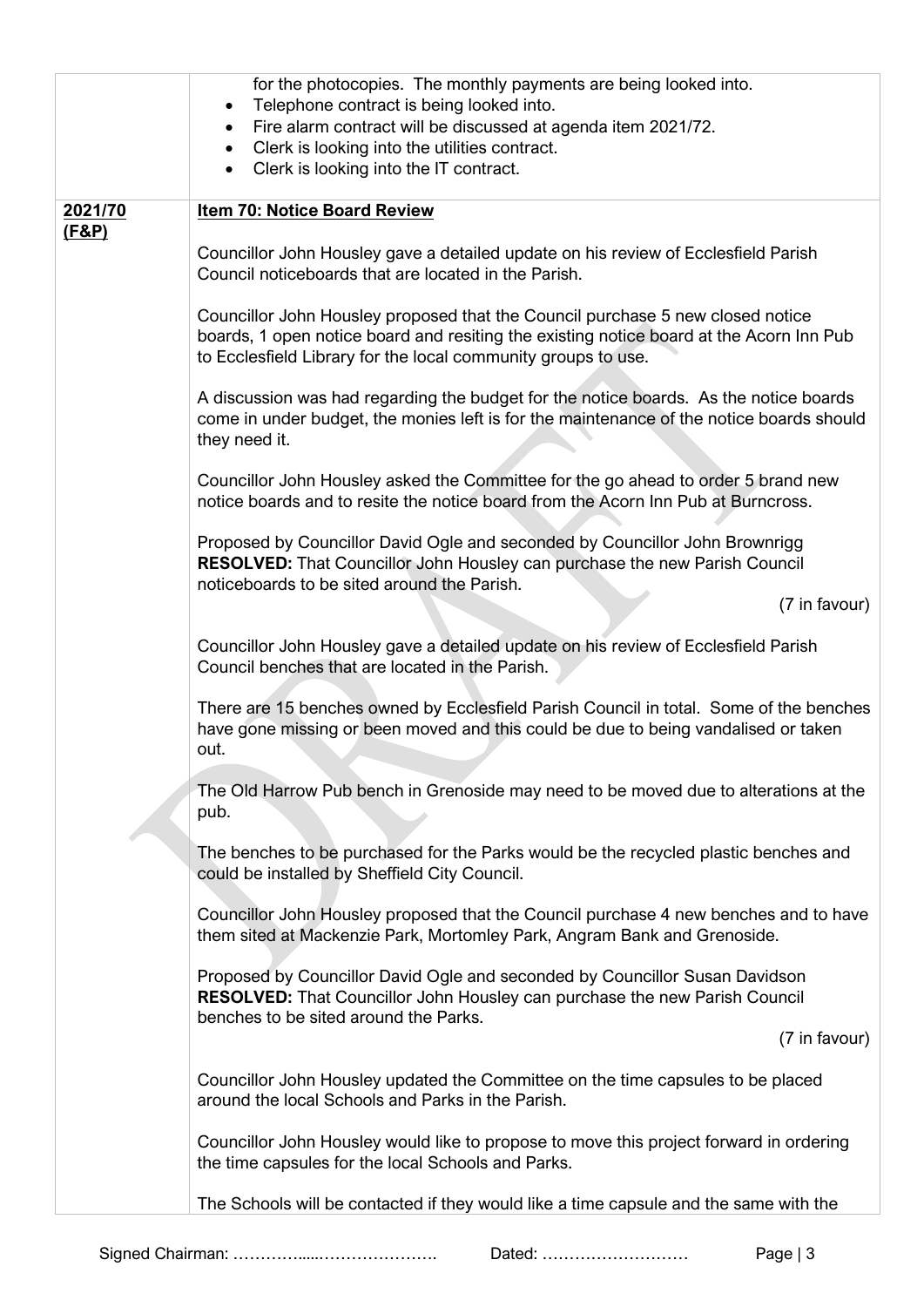|                             | Parks and the local volunteer groups. Once a figure is known as to how many time<br>capsules to order, they can be ordered and then distributed.                                                                                                                                                                                                                                                                             |
|-----------------------------|------------------------------------------------------------------------------------------------------------------------------------------------------------------------------------------------------------------------------------------------------------------------------------------------------------------------------------------------------------------------------------------------------------------------------|
|                             | Proposed by Councillor John Brownrigg and seconded by Councillor David Ogle<br><b>RESOLVED:</b> That Councillor John Housley can purchase the time capsules and contact<br>the Schools and Parks.                                                                                                                                                                                                                            |
|                             | (7 in favour)                                                                                                                                                                                                                                                                                                                                                                                                                |
| 2021/71<br>(F&P)            | Item 71: Chairman's Chain                                                                                                                                                                                                                                                                                                                                                                                                    |
|                             | Laura Tickle, Administration Officer, informed the Committee that 3 new name boards<br>would need to be purchased for the Chairman's Chain. Once these name boards have<br>been stitched onto the Chairman's Chain, the Chain would then be full and no more<br>name boards can be added to it. A new Chairman's Chain was approved in 2019/20 to<br>order along with a display case for the Chairman's Chain to be kept in. |
|                             | A discussion was had by the Committee regarding the Chairman's Chain in that it was<br>approved to be ordered in the 2019/20 budget not the 2021/22 budget.                                                                                                                                                                                                                                                                  |
|                             | It was proposed that the new Chairman's Chain and display cabinet with costings be<br>presented at the next Finance and Premises meeting for the budget 2022/23 and a<br>potential Earmarked Reserve for future years to cover a new Chairman's Chain in the<br>years to come.                                                                                                                                               |
|                             | Proposed by Councillor John Housley and seconded by Susan Davidson and<br><b>RESOLVED:</b> That it is recommended to Council that the 3 new name boards be<br>purchased and                                                                                                                                                                                                                                                  |
|                             | Proposed by Councillor Susan Davidson and seconded by Councillor Thomas Sturgess<br>and                                                                                                                                                                                                                                                                                                                                      |
|                             | <b>RESOLVED:</b> That it is recommended the new Chairman's Chain and display cabinet<br>costings for the budget 2022/23 and a potential Earmarked Reserve for future years to<br>cover a new Chairman's Chain in the years to come be presented at the next Finance<br>and Premises Committee meeting.                                                                                                                       |
|                             | (7 in favour)                                                                                                                                                                                                                                                                                                                                                                                                                |
| 2021/72<br><u>(F&amp;P)</u> | <b>Item 72: New Fire Alarm for Community Room</b>                                                                                                                                                                                                                                                                                                                                                                            |
|                             | Quotes are being obtained from the Parish Council's current Fire alarm contractor and<br>the contractor appointed for the Community room refurbishment.                                                                                                                                                                                                                                                                      |
|                             | Councillor John Housley informed the Committee that the Clerk has asked for quotes<br>from the Companies who the Council went to for the alterations to the Community room.                                                                                                                                                                                                                                                  |
| 2021/73<br><u>(F&amp;P)</u> | <b>Item 73: Other Correspondence</b>                                                                                                                                                                                                                                                                                                                                                                                         |
|                             | The grant monitoring forms were noted by the Committee.                                                                                                                                                                                                                                                                                                                                                                      |
|                             | Councillor John Brownrigg gave an update on the Thorncliffe Community Sports grant<br>monitoring form in that a reduction in the premium for insurance to £501.50 meant that a<br>repayment to Ecclesfield Parish Council of £298.50 has been implemented and is in the<br>Parish Council's bank account.                                                                                                                    |
|                             |                                                                                                                                                                                                                                                                                                                                                                                                                              |